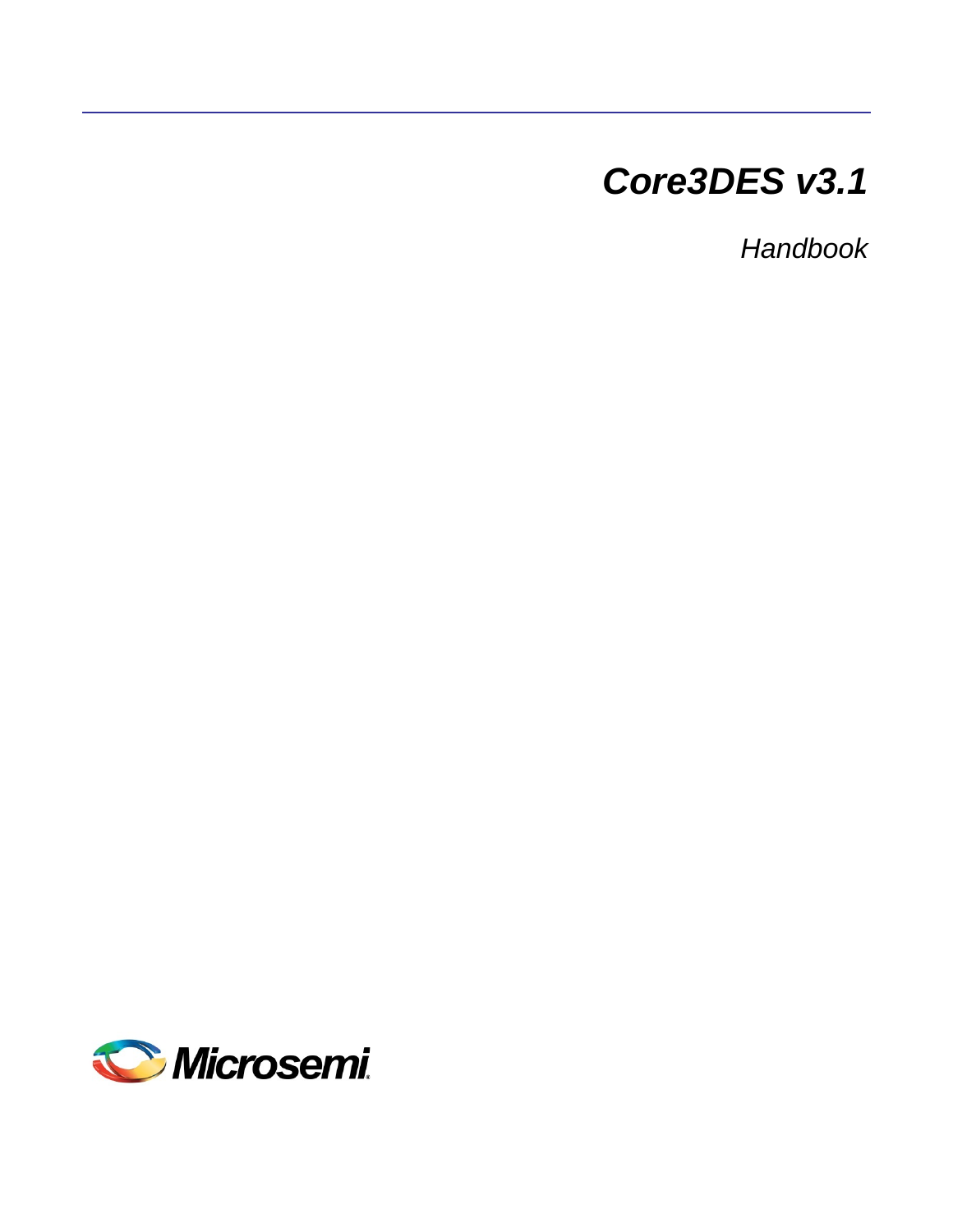# **Table of Contents**

| .19 |
|-----|
|     |
|     |
|     |
|     |
|     |
|     |
|     |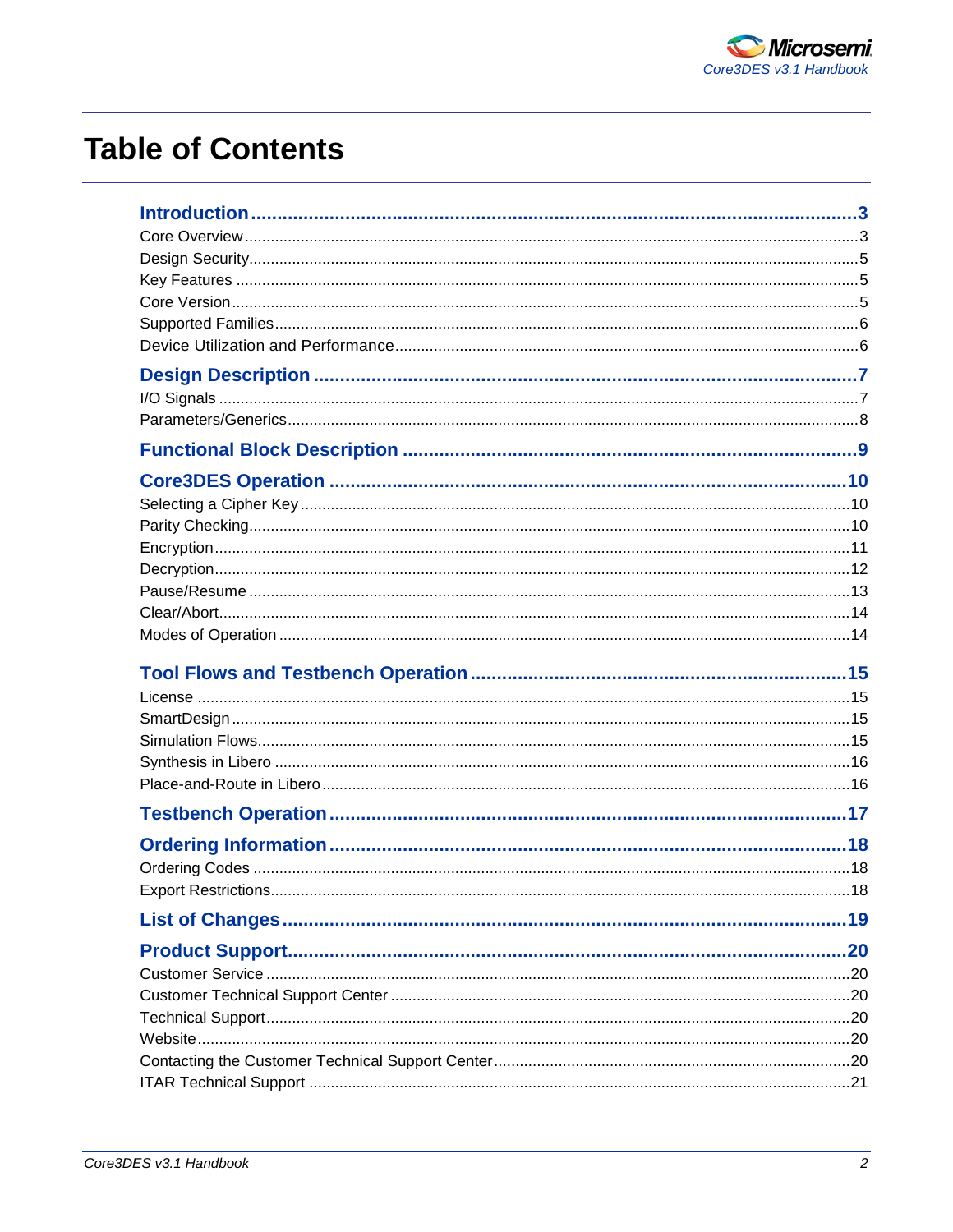

# <span id="page-2-0"></span>Introduction

### <span id="page-2-1"></span>Core Overview

The Core3DES macro implements the Triple Data Encryption Standard (3DES or Triple DES), which provides a means of securing data. The Triple DES algorithm is described in the Federal Information Processing Standards (FIPS) Publication (PUB) 46-3, and is an extension of the DES (Data Encryption Standard) algorithm [\(Figure 1\)](#page-2-2) and also described in FIPS PUB 46-3. The Triple DES algorithm takes as inputs 64 bits of plaintext data and 192 bits of a cipher key, and after 48 cycles, produces a 64-bit ciphered version of the original plaintext data as output.<sup>[1](#page-2-3)</sup> The entire 168-bit cipher key consists of three sub-keys, denoted as K1, K2, and K3, representing the left third (MSB), the middle third, and the right third (LSB) of the cipher key, respectively.

During the 48 cycles, or iterations, of the algorithm, the data bits are subjected to permutation and addition functions, which consist of key schedules, calculated by rotations and permutations applied to the original 168-bit cipher key.



**Figure 1** DES Algorithm

<span id="page-2-3"></span><span id="page-2-2"></span><sup>&</sup>lt;sup>1</sup> Only 168 of the 192 bits of the key are used in the calculations, as the least significant bit of each byte of *the cipher key is used to provide oddparity for the key bytes.*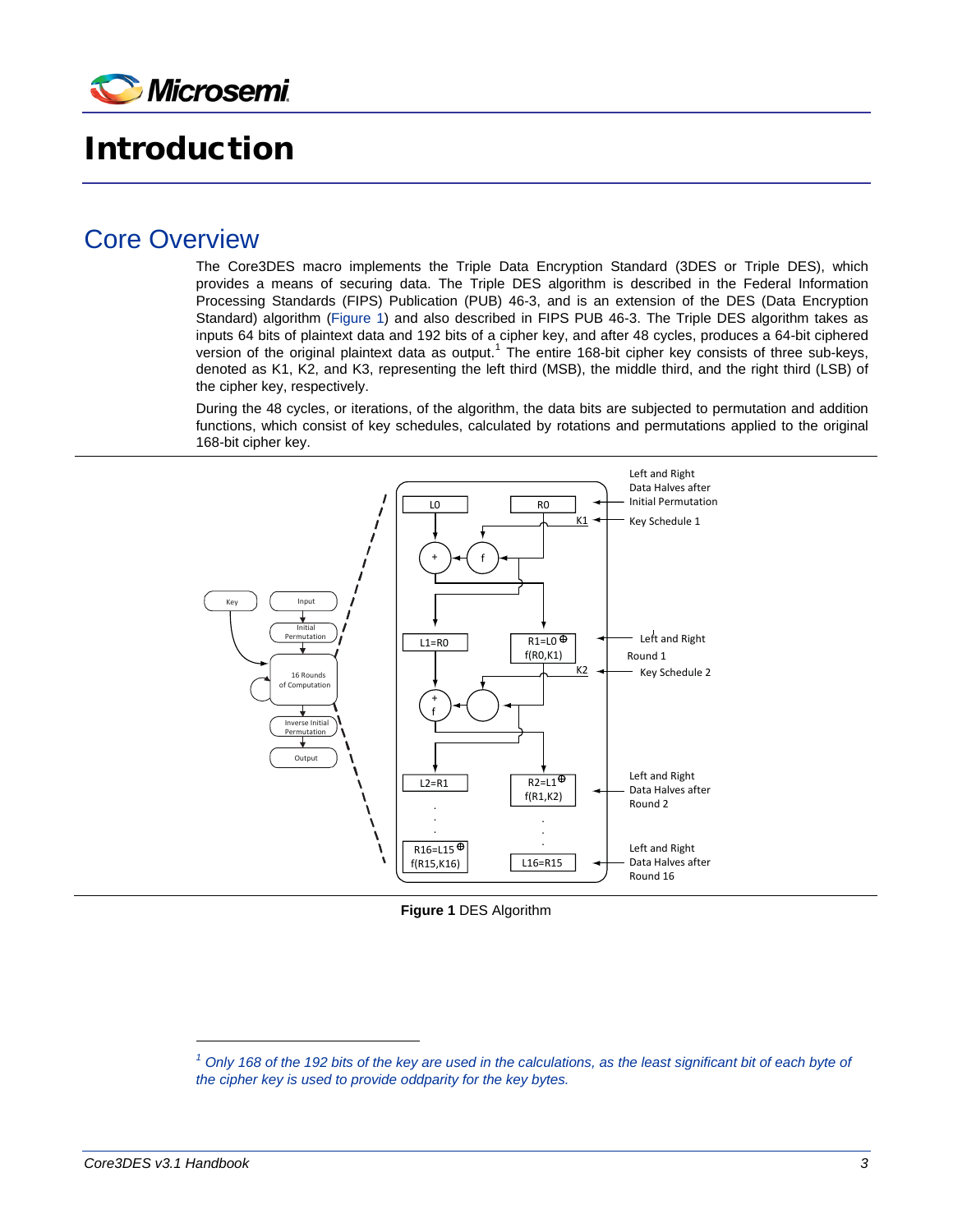

The Triple DES encryption algorithm is executed in the specific sequential order shown i[n Figure 2.](#page-3-0)

- 1. Encrypt using DES with cipher key K1 (left third of 168-bit cipher key).
- 2. Decrypt using DES with cipher key K2 (middle third of 168-bit cipher key).
- 3. Encrypt using DES with cipher key K3 (right third of 168-bit cipher key).



**Figure 2** Encryption Flow Diagram for 3DES

<span id="page-3-0"></span>The Triple DES decryption algorithm is executed in the specific sequential order shown i[n Figure 3.](#page-3-1)

- 1. Decrypt using DES with cipher key K3 (right third of 168-bit cipher key).
- 2. Encrypt using DES with cipher key K2 (middle third of 168-bit cipher key).
- 3. Decrypt using DES with cipher key K1 (left third of 168-bit cipher key).



**Figure 3** Decryption Flow Diagram for 3DES

<span id="page-3-1"></span>Since three sequential DES operations are required, the total compute time for Triple DES (encryption or decryption) is three times that for single DES, or  $16 \times 3 = 48$  clock cycles.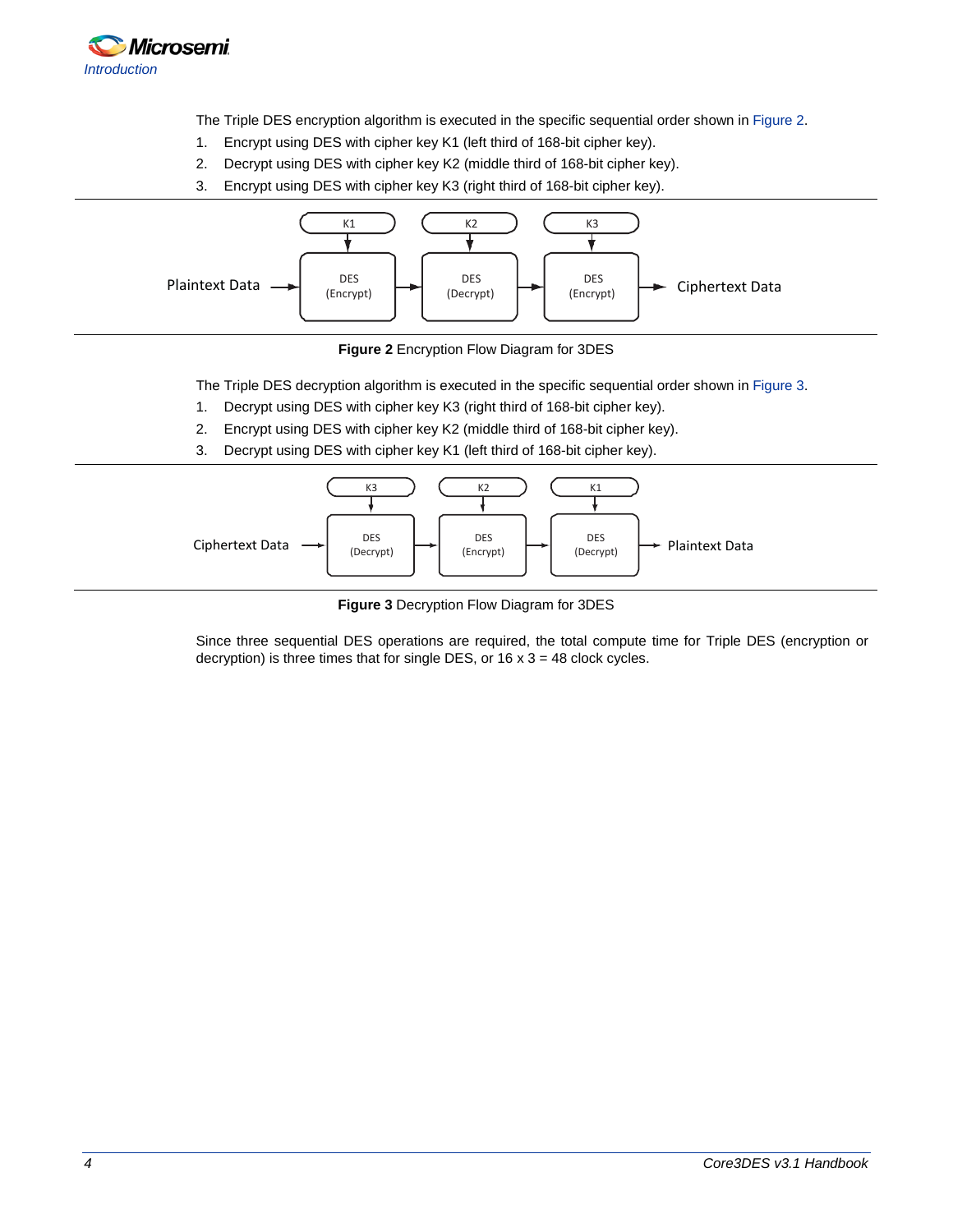

## <span id="page-4-0"></span>Design Security

[Figure 4](#page-4-3) shows a typical system diagram. Note that the cipher key, which is the "secret" key, can be made up of FPGA logic cells, thereby preventing the possibility of design or data theft. Microsemi<sup>®</sup> Flash-based devices (ProASIC3) employ FlashLock™ technology, and Microsemi antifuse-based devices (Axcelerator, SX-A, RT54SX-S) employ FuseLock™ technology, each of which provides a means to keep the cipher key and the rest of the logic secure. The output of the Core3DES macro should be connected to registers or FIFOs, as it is only valid for one clock cycle, as shown in the sections ["Encryption"](#page-10-0) on page [11](#page-10-0) and ["Decryption"](#page-11-0) on pag[e 12.](#page-11-0)



**Figure 4** Typical Core3DES System

## <span id="page-4-3"></span><span id="page-4-1"></span>Key Features

- Compliant with FIPS PUB 46-3
- TECB (TDEA Electronic Codebook) Implementation per ANSI Standard X9.52
- Example Source Code Provided for TCBC, TCFB, and TOFB Modes
- 168-Bit Cipher Key (consisting of 56-bit cipher keys in 3 stages, with 24 additional parity bits)
- All Major Microsemi Device Families Supported
- Parity Checking Logic for Cipher Key
- Encryption and Decryption Possible with Same Core
- 48-Clock Cycle Operation to Encrypt or Decrypt 64 Bits of Data
- Pause/Resume Functionality to Continue Encryption or Decryption at Will
- Provides Data Security within a Secure Microsemi FPGA

## <span id="page-4-2"></span>Core Version

This handbook supports Core3DES version 3.1.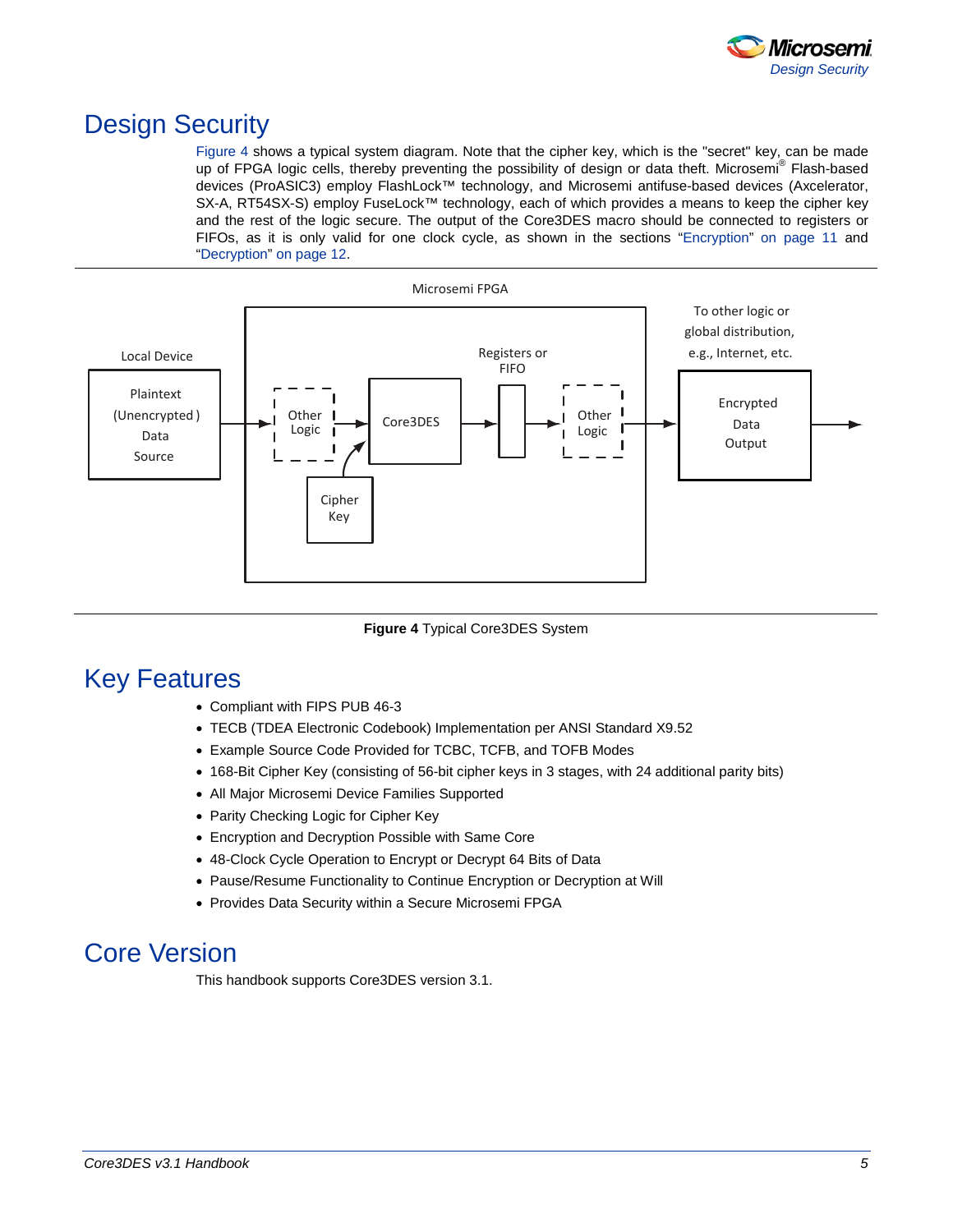

## <span id="page-5-0"></span>Supported Families

- IGLOO®
- IGLOO2
- IGLOOe
- IGLOO<sup>PLUS</sup>
- Fusion
- ProASIC<sup>®</sup>3
- ProASIC3E
- ProASIC3L
- Axcelerator<sup>®</sup>
- RTAX-S
- ProASIC<sup>PLUS®</sup>
- RTSX-S
- SX-A
- SmartFusion<sup>®</sup>
- SmartFusion2
- RTG4™

## <span id="page-5-1"></span>Device Utilization and Performance

The Core3DES macro has been implemented in the families listed in [Table 1.](#page-5-2)

<span id="page-5-2"></span>

|--|

| <b>Family</b>           | <b>Cells or Tiles</b> |               |              | <b>Utilization</b>             |           | <b>Performance</b> | <b>Throughput</b> |
|-------------------------|-----------------------|---------------|--------------|--------------------------------|-----------|--------------------|-------------------|
|                         | <b>Sequential</b>     | Combinatorial | <b>Total</b> | <b>Device</b>                  | Total (%) | (MHz)              | (Mbps)            |
| IGLOO/e                 | 136                   | 1,180         | 1,316        | AGL600V2/<br>AGLE600V2         | 10        | 42                 | 56                |
| IGLOO <sup>PLUS</sup>   | 136                   | 1,180         | 1,316        | AGLP125V2                      | 42        | 42                 | 56                |
| IGLOO2                  | 135                   | 947           | 947          | M2GL050                        | 1.70      | 124                | 165               |
| Fusion                  | 156                   | 1,257         | 1,413        | AFS600                         | 11        | 75                 | 100               |
| ProASIC3/E/L            | 156                   | 1,257         | 1,413        | A3P600/<br>A3PE600/<br>A3P600L | 11        | 80                 | 107               |
| Axcelerator             | 152                   | 620           | 772          | AX125                          | 39        | 125                | 167               |
| RTAX-S                  | 152                   | 620           | 772          | <b>RTAX1000S</b>               | 5         | 81                 | 108               |
| ProASIC <sup>PLUS</sup> | 150                   | 1,456         | 1,606        | APA075                         | 53        | 50                 | 67                |
| SX-A                    | 152                   | 620           | 772          | A545SX16A                      | 55        | 100                | 133               |
| RTSX-S                  | 152                   | 620           | 772          | RT54SX32S                      | 28        | 60                 | 80                |
| <b>SmartFusion</b>      | 136                   | 1,330         | 1,466        | A2F500M3G                      | 13.80     | 73                 | 97                |
| SmartFusion2            | 135                   | 947           | 947          | M2S050                         | 1.70      | 124                | 165               |
| RTG4                    | 135                   | 753           | 755          | RT4G150                        | 0.50      | 111                | 148               |

*Note: Data in this table achieved using typical synthesis and layout settings. Data throughput is computed by taking the bit width of the data (64 bits), dividing by the number of cycles (48), and multiplying by the clock rate (performance); the result is listed in Mbps (millions of bits per second).*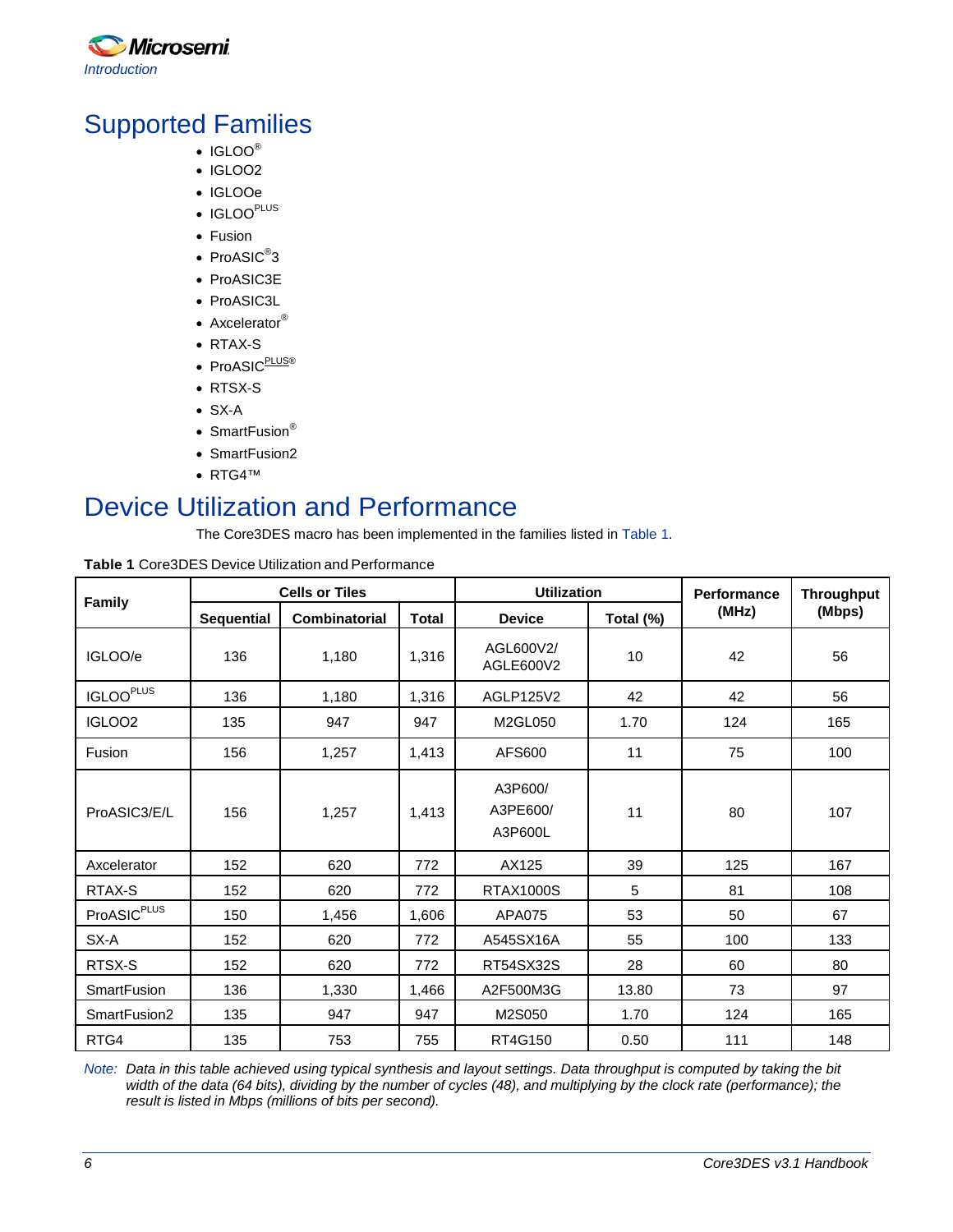

# <span id="page-6-0"></span>Design Description

## <span id="page-6-1"></span>I/O Signals

The port signals for the Core3DES macro are defined in [Table 2](#page-6-2) and illustrated in [Figure 5.](#page-6-3) Core3DES has 202 I/ O signals (described in [Table 2\)](#page-6-2). Most arrayed ports are labeled with indices that begin with the number 1 (most significant bit) and ascend up to the width of the arrayed port (least significant bit, which is 64 for most of the arrayed ports in this core). The arrayed ports are labeled in this fashion to correspond with the nomenclature described in Federal Information Processing Standards Publication 46-3 (FIPS PUB 46-3). The only deviation from this nomenclature is the Key Select output bus, which descends from 1 down to 0.



**Figure 5** Core3DES I/O Signal Diagram

<span id="page-6-3"></span><span id="page-6-2"></span>**Table 2** Core3DES I/O Signals

| <b>Name</b>    | <b>Type</b> | <b>Description</b>                                                                                                                                                                                                                                           |
|----------------|-------------|--------------------------------------------------------------------------------------------------------------------------------------------------------------------------------------------------------------------------------------------------------------|
| <b>INRESET</b> | Input       | Active-low asynchronous reset                                                                                                                                                                                                                                |
| <b>CLK</b>     | Input       | System clock: reference clock for all internal Triple DES logic                                                                                                                                                                                              |
| EN             | Input       | Enable signal: set to '1' for normal continuous operation, set to '0' to pause                                                                                                                                                                               |
| <b>CLR</b>     | Input       | Synchronous clear signal: set to '1' to clear logic at any time                                                                                                                                                                                              |
| ED             | Input       | Encrypt/Decrypt: '1' to Encrypt, '0' to Decrypt                                                                                                                                                                                                              |
| <b>PCHK</b>    | Input       | Parity Check: set to '1' to enable parity checking of cipher key bits                                                                                                                                                                                        |
| K[1:64]        | Input       | Input Key: 64 bit (56 bits $+8$ parity bits) cipher key input bus (time-multiplexed K1, K2, K3 sub-keys)                                                                                                                                                     |
| D[1:64]        | Input       | Data in: 64 bit data input bus                                                                                                                                                                                                                               |
| Q[1:64]        | Output      | Output Data out: 64 bits of ciphertext (for Encrypt operation, plaintext for Decrypt operation)                                                                                                                                                              |
| QVAL           | Output      | Q Valid: '1' indicates that valid Encrypt/Decrypt data is available on Q [1:64]                                                                                                                                                                              |
| KSEL[1:0]      | Output      | Key Select: Selection bits for cipher key sub-keys K1, K2, and K3. When 00: K1 needs to be<br>presented on the K[1:64] input bus, when 01: K2 needs to be presented on the K[1:64] input bus,<br>when 10: K3 needs to be presented on the K[1:64] input bus. |
| <b>PERR</b>    | Output      | Parity Error: '1' indicates that a parity error has occurred on the K cipher key input bits                                                                                                                                                                  |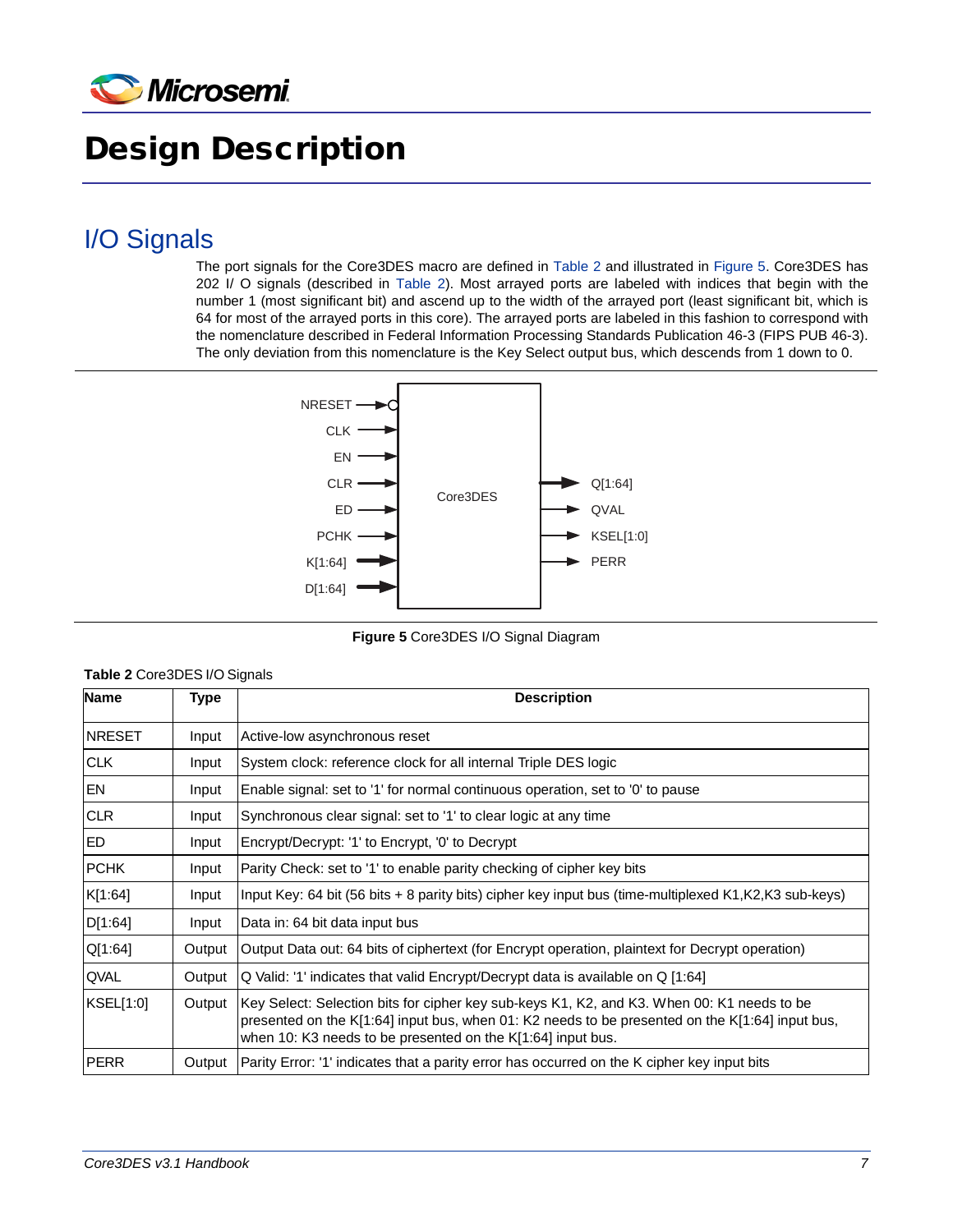

## <span id="page-7-0"></span>Parameters/Generics

Core3DES has a parameter (Verilog) and generic (VHDL), described in [Table 3,](#page-7-1) for configuring the RTL code. A parameter and generic is an integer type. This parameter/generic is mapped to configuration options in the SmartDesign Configuration window.

<span id="page-7-1"></span>**Table 3** Core3DES Configuration Parameter/Generic

| <b>Name</b>   | <b>Values</b> | <b>Description</b>                                              |
|---------------|---------------|-----------------------------------------------------------------|
| <b>FAMILY</b> | 0 to 99       | Must be set to match the supported FPGA family. IGLOO PLUS - 23 |
|               |               | <b>IGLOOe - 21</b>                                              |
|               |               | <b>IGLOO - 20</b>                                               |
|               |               | Fusion - 17                                                     |
|               |               | ProASIC3L - 22                                                  |
|               |               | ProASIC3E - 16                                                  |
|               |               | ProASIC3 - 15                                                   |
|               |               | Axcelerator - 11                                                |
|               |               | <b>RTAX-S - 12</b>                                              |
|               |               | ProASICPLUS - 14                                                |
|               |               | $RTSX-S - 9$                                                    |
|               |               | $SX-A-8$                                                        |
|               |               | SmartFusion - 18                                                |
|               |               | Smartfusion2 - 19                                               |
|               |               | <b>IGLOO2 - 24</b>                                              |
|               |               | RTG4 - 25                                                       |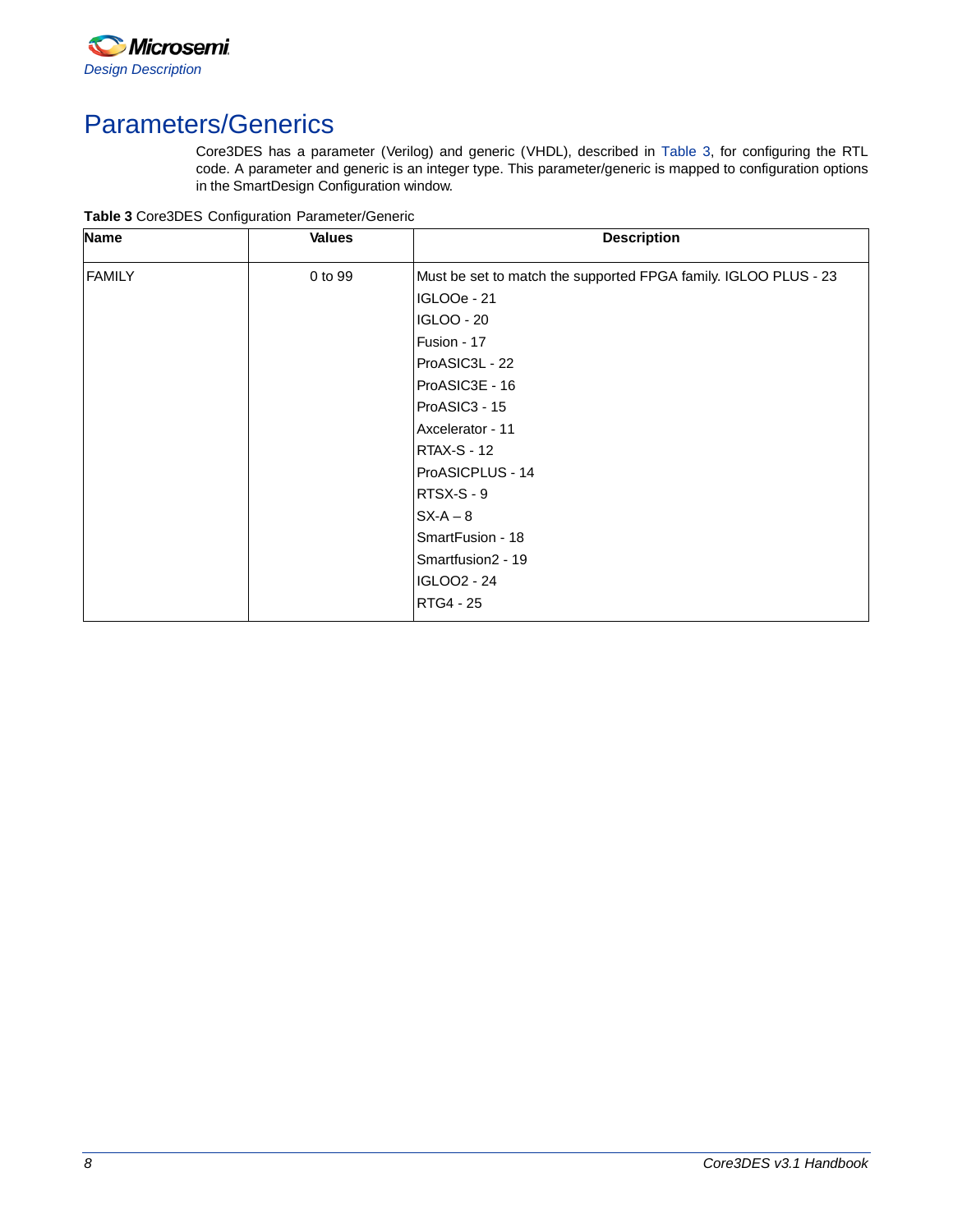

# <span id="page-8-0"></span>Functional Block Description

Core3DES consists of four main blocks (shown i[n Figure 6\)](#page-8-1).

- Data schedule logic computes the intermediate data values at each round of the DES algorithm.
- Iteration state machine logic keeps track of which round of the DES algorithm is currently in progress.
- Key schedule logic computes the intermediate keys at each round of the DES algorithm.
- Parity check logic checks for odd-parity compliance of the 56 bits of cipher key and issues an error signal if parity is not correct.



<span id="page-8-1"></span>**Figure 6** DES Algorithm Block Diagram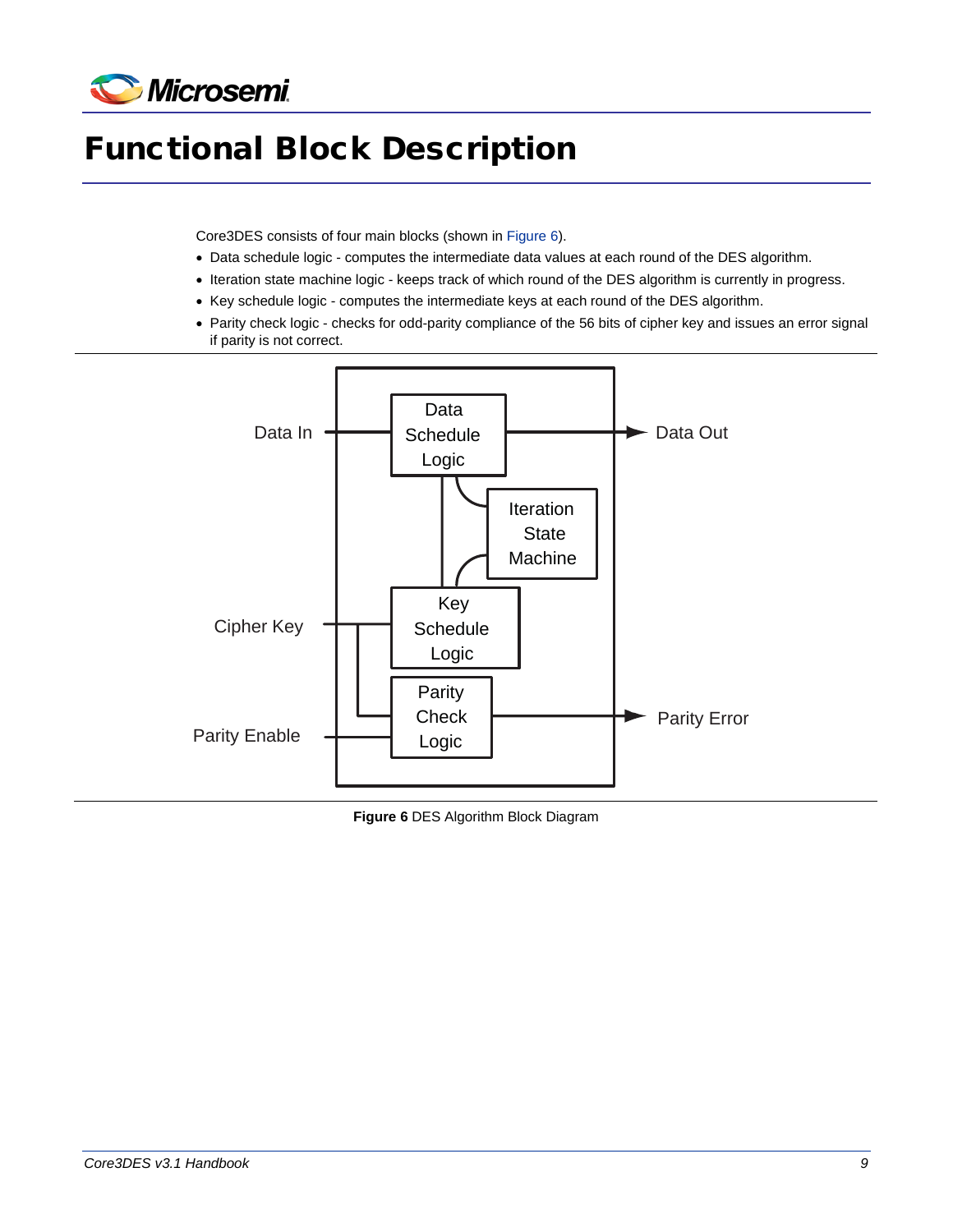

# <span id="page-9-0"></span>Core3DES Operation

### <span id="page-9-1"></span>Selecting a Cipher Key

Since there is only one cipher key K[1:64] input port and the Triple DES algorithm requires three 64-bit cipher subkeys (three 56-bit cipher sub-keys, less than 8 parity bits, per sub-key), the three cipher sub-keys must be presented in sequence on the same K[1:64] input port. The KSEL[1:0] output port must be decoded by the designer for use in external selection logic for each of the three 64-bit cipher sub-keys.

Since the KSEL[1:0] output port may be connected to address lines of an external RAM or ROM device, there is an extra clock cycle of latency built into the Core3DES logic. In other words, when the KSEL[1:0] port changes value, the next cipher sub-key is not required immediately on the next rising edge of the clock, however; it will be required by the second rising edge of the clock. This is illustrated in ["Encryption"](#page-10-0) on page [11](#page-10-0) and ["Decryption"](#page-11-0) on pag[e 12.](#page-11-0)

## <span id="page-9-2"></span>Parity Checking

If you want to use parity checking with the cipher key K[1:64] inputs, the PCHK input must be held at logic '1'. The parity checking logic determines whether or not an odd number of logic '1' values are present in each byte of the cipher key. This function can be disabled at any time by setting the PCHK input to logic '0'.

Note: If parity checking is disabled by setting the PCHK input to logic '0,' the least significant bits of each byte of the cipher key (K[8], K[16], K[24], K[32], K[40], K[48], K[56], and K[64]) can each be statically connected to either a logic '1' or logic '0' value, since they are the parity bits and will not be used [\(Figure 7\)](#page-9-3).

<span id="page-9-3"></span>

**Figure 7** Key Parity Check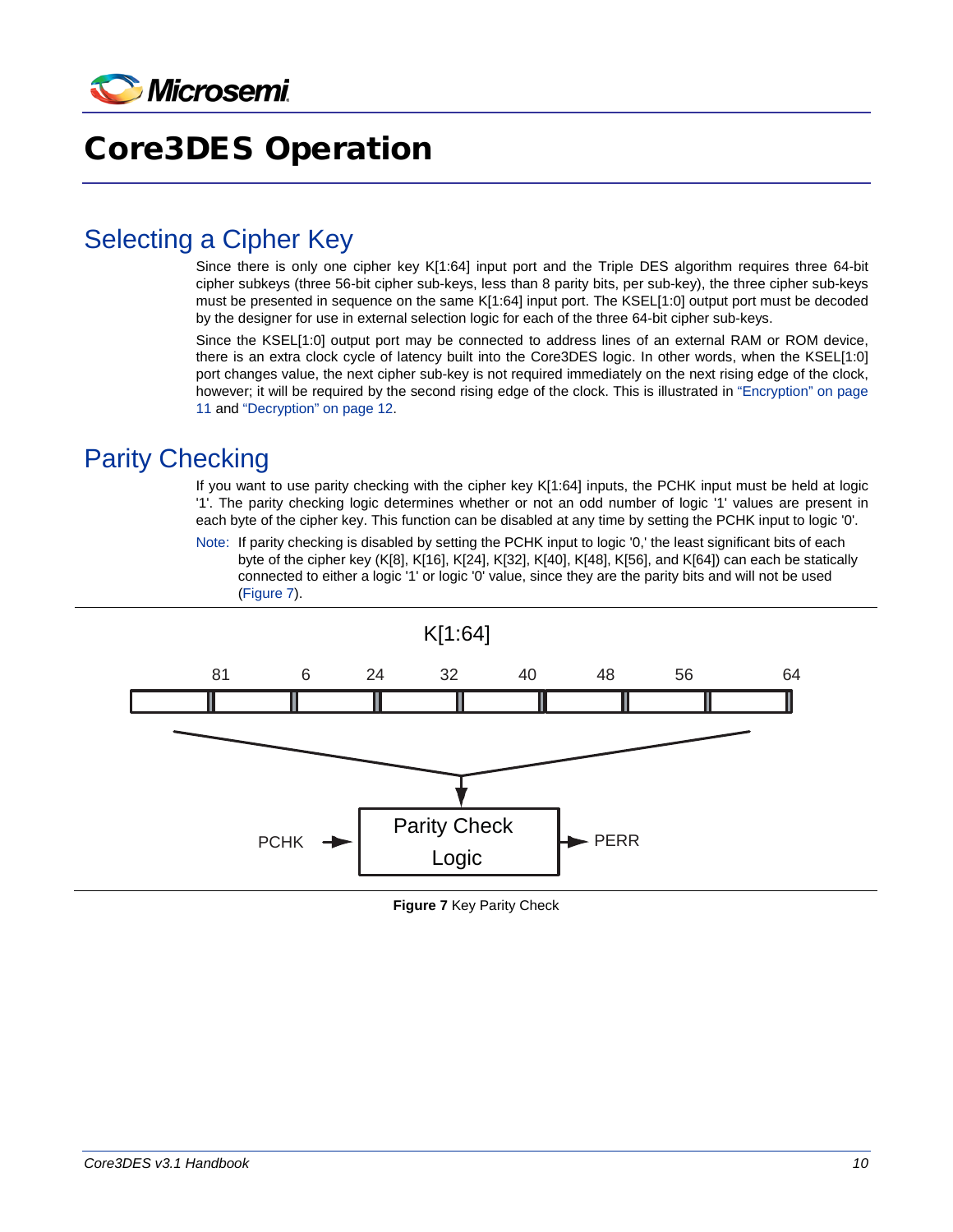

### <span id="page-10-0"></span>**Encryption**

To begin the process of encrypting data, the following inputs are set:

- K[1:64] is set to the first of three cipher sub-keys (ck1 in [Figure 8\)](#page-10-1) to encrypt the data.
- D[1:64] is set to the plaintext data (d1 in [Figure 8\)](#page-10-1) to be encrypted.
- ED is set to logic '1'.
- EN is set to logic '1'.

After 15 clock cycles of the EN input being held continuously at a logic '1' value, the KSEL[1:0] outputs change from '00' to '01', indicating that the second of three cipher sub-keys (ck2 in [Figure 8\)](#page-10-1) need to be presented on the K[1:64] inputs, which must be done by the rising clock edge of the start of clock cycle 17 (one complete clock cycle of slack is built into the Core3DES circuitry). After 31 clock cycles of the EN input being held at a logic '1', the KSEL[1:0] outputs changes from '01' to '10', indicating that the third of three cipher sub-keys (ck3 in [Figure 8\)](#page-10-1) need to be presented on the K[1:64] inputs, which must be done by the rising clock edge of the start of clock cycle 33.

After 48 clock cycles of the EN input being held continuously at a logic '1' value, the QVAL signal transitions from logic '0' to logic '1' and remains valid for one clock cycle, indicating that valid ciphertext (encrypted) data (q1 in [Figure 8\)](#page-10-1) is available on the Q[1:64] outputs.

Note that the encrypted data is only available during clock cycle 48, thus you must register or latch the data on Q[1:64], using the QVAL signal as a qualifying register enable or latch enable.

As shown i[n Figure 8,](#page-10-1) continuous encryption is possible. For example, the second 64-bit plaintext data word (d2 in [Figure 8\)](#page-10-1) can be immediately encrypted by presenting d2 on the D[1:64] inputs by the rising clock edge of clock cycle 49 and by presenting the cipher sub-keys ck1, ck2, and ck3 in the sequence described earlier in this section.



<span id="page-10-1"></span>**Figure 8** Example Encryption Sequence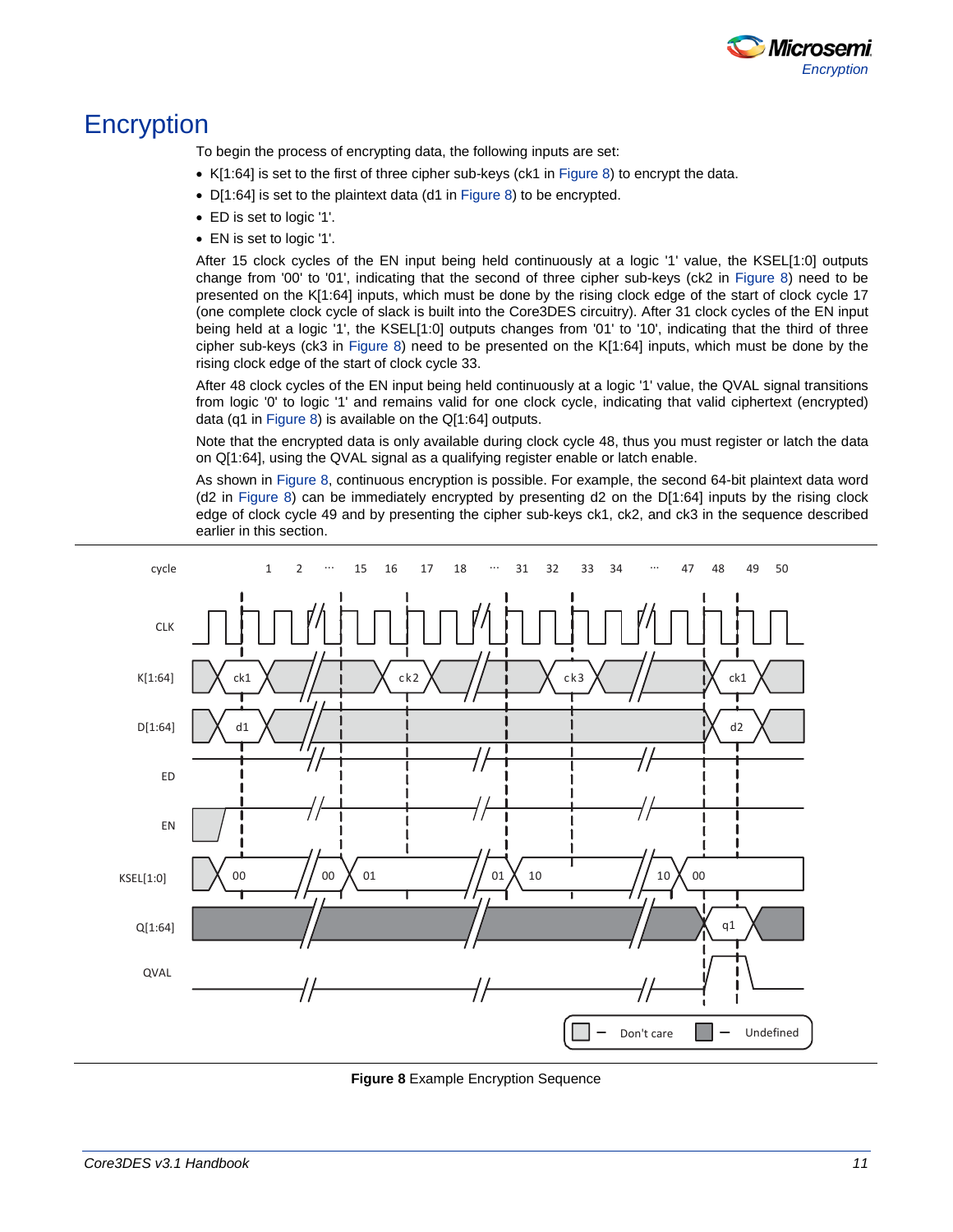

## <span id="page-11-0"></span>**Decryption**

To begin the process of decrypting data, the following inputs are set:

- K[1:64] is set to the third of three cipher sub-keys (ck3 in [Figure 9\)](#page-11-1) to decrypt the data.
- D[1:64] is set to the ciphertext data (d1 i[n Figure 9\)](#page-11-1) to be decrypted.
- ED is set to logic '0'.
- EN is set to logic '1'.

After 15 clock cycles of the EN input being held continuously at a logic '1' value, the KSEL[1:0] outputs change from '10' to '01', indicating that the second of three cipher sub-keys (ck2 in [Figure 9\)](#page-11-1) must be presented on the K[1:64] inputs, which is done by the rising clock edge of the start of clock cycle 17 (one complete clock cycle of slack is built into the Core3DES circuitry). After 31 clock cycles of the EN input being held at a logic '1', the KSEL[1:0] outputs will change from '01' to '00', indicating that the first of three cipher sub-keys (ck1 in [Figure 9\)](#page-11-1) need to be presented on the K[1:64] inputs, which must be done by the rising clock edge of the start of clock cycle 33. Note that for decryption, the order in which the three cipher subkeys are required differs from the encryption process (described in the previous section); cipher sub-key three is required first, cipher sub-key two is next, and cipher sub-key one is last.

After 48 clock cycles of the EN input being held continuously at a logic '1' value, the QVAL signal transitions from logic '0' to logic '1' and remains valid for one clock cycle, indicating that valid plaintext (unencrypted data, shown as q1 in [Figure 9\)](#page-11-1) is available on the Q[1:64] outputs.

Note that the decrypted plaintext data is only available during clock cycle 48, thus you must register or latch the data on Q[1:64] using the QVAL signal as a qualifying register enable or latch enable.

As shown in [Figure 9,](#page-11-1) continuous decryption is possible. For example, the second 64-bit ciphertext data word (d2 in [Figure 9\)](#page-11-1) can be immediately decrypted by presenting d2 on the D[1:64] inputs by the rising clock edge of clock cycle 49 and by presenting the cipher sub-keys ck3, ck2, and ck1 in the sequence described earlier in this section.

After 16 clock cycles of the EN input being held continuously at a logic '1' value, the QVAL signal transitions from logic '0' to logic '1' and remains valid for one clock cycle, indicating that valid plaintext (unencrypted data shown as q1 i[n Figure 9\)](#page-11-1) is available on the Q[1:64] outputs.



<span id="page-11-1"></span>**Figure 9** Example Decryption Sequence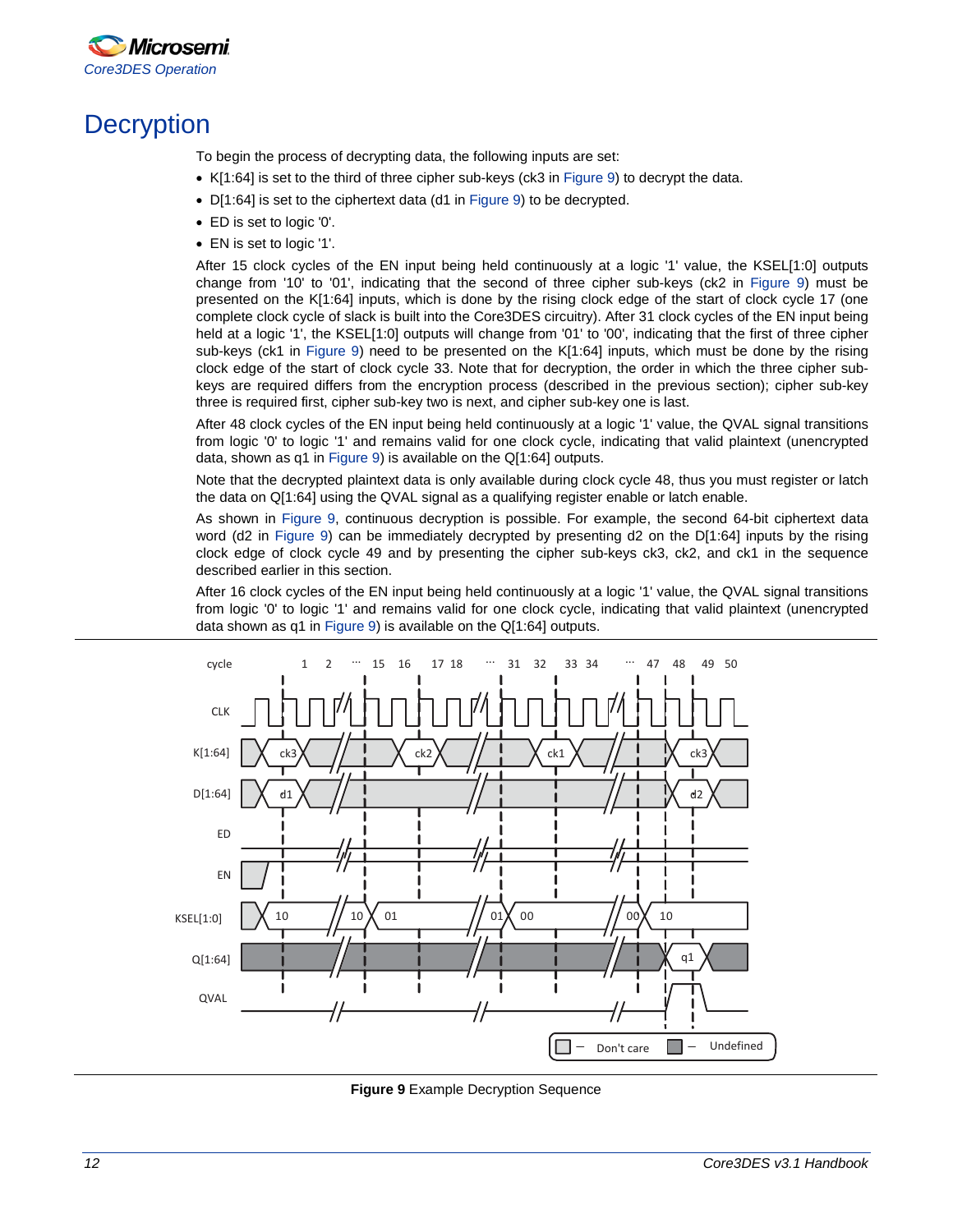

### <span id="page-12-0"></span>Pause/Resume

For normal operation, the EN input is held at a logic 1 value. The core can be paused by holding the EN input at a logic 0 value, indefinitely, as shown in [Figure 10.](#page-12-1) To resume operation, the EN input must be brought back to a logic 1 value. This functionality applies to either encryption or decryption. Note that the ED input must remain at logic 1 throughout an entire encryption cycle, or at logic 0 throughout an entire decryption cycle; otherwise, unpredictable results on the Q[1:64] outputs occur.

The pause/resume functionality is provided as an aid to you. The EN input would be held statically at a logic 1 value, and the data input needs to change every 48 clock cycles to encrypt the next block. After all blocks of data are encrypted, you would then need to hold the EN input at a logic 0 value, since if it is left at logic 1, data continues to be encrypted forever. When ready for the next blocks of data, you can then resume the encryption process by holding the EN input at a logic 1 value.

Another possible use may be if you have an elastic buffer (FIFO) connected to the Q[1:64] outputs. If the FIFO is filling up with encrypted data faster than the encrypted data is being read out of the FIFO, you may wish to pause the Core3DES macro by setting the EN input to a logic 0 when the full or almost-full flag logic from the FIFO is active. When the FIFO full or almost-full flag logic clears, the Core3DES macro can then resume operation by again setting the EN input to a logic 1 value.



<span id="page-12-1"></span>**Figure 10** Example Encryption Pause/Resume Sequence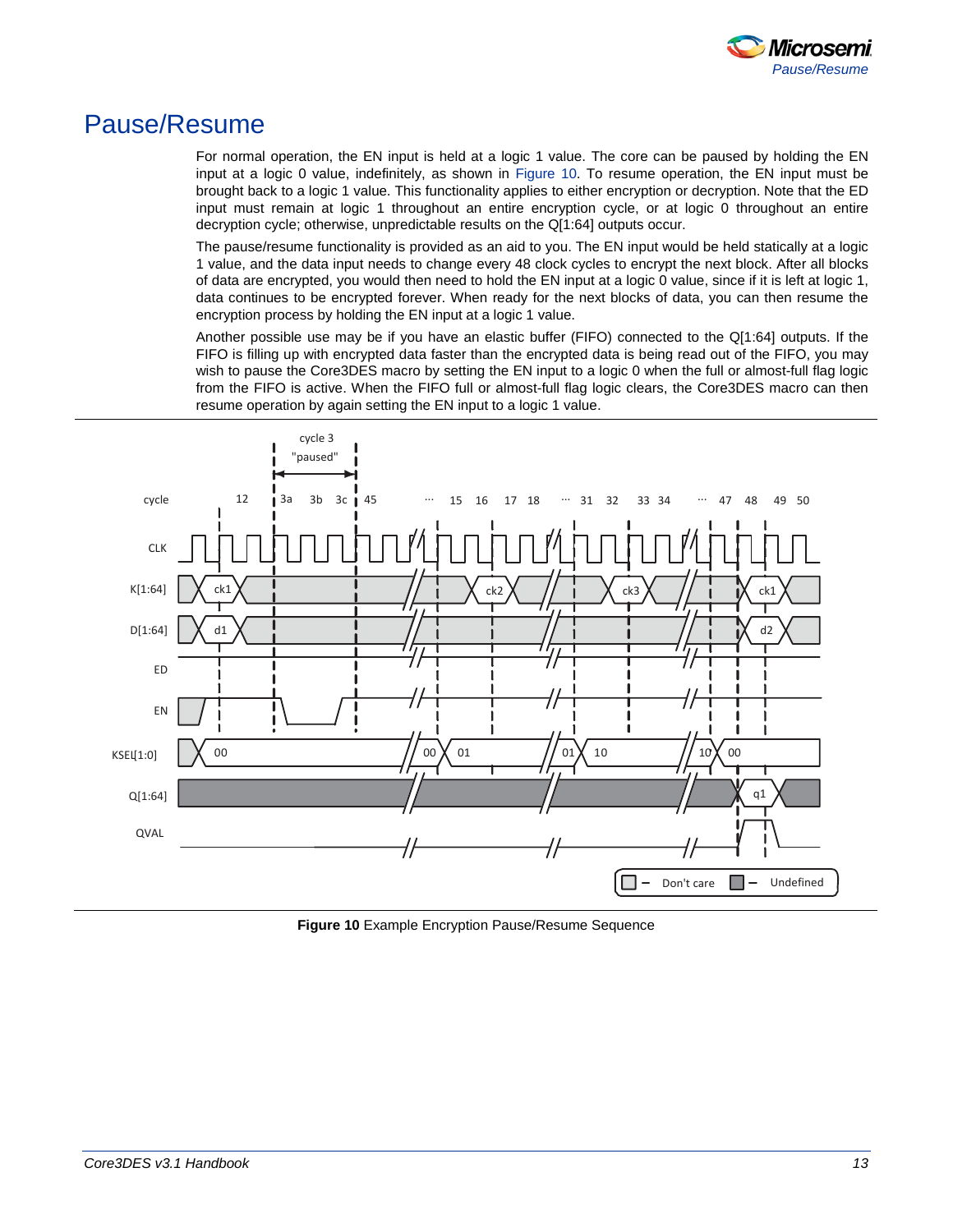

## <span id="page-13-0"></span>Clear/Abort

At any point in the process of encrypting or decrypting data, you can abort the current operation by setting the CLR input to logic 1. This clears all current calculations with the key schedule and data schedule logic. You can then immediately begin to use a different cipher key and data input on the very next cycle, as shown in [Figure 11.](#page-13-2)

The clear/abort functionality is useful when you want to change the cipher key, possibly in the middle of an encryption or decryption sequence. You are able to immediately halt the current operation simply by holding the CLR input at a logic 1 value for at least one clock cycle, and commence immediately on the following clock cycle with a new cipher key and/or new data. If the Core3DES macro is integrated into a system containing a processor, the processor may want to abort the encryption or decryption operation for some specific event (for example, low or failing power condition).



**Figure 11** Example Encryption Abort Sequence

## <span id="page-13-2"></span><span id="page-13-1"></span>Modes of Operation

Core3DES is implemented using the TECB (TDEA Electronic Codebook) mode of operation, per ANSI Standard X9.52.

Depending on the application, other modes of operation for Triple DES may be desirable. For this reason, Microsemi provides example VHDL and Verilog source code for the TCBC (TDEA Cipher Block Chaining), TCFB (TDEA Cipher Feedback), and TOFB (TDEA Output Feedback) modes. For detailed information on specific modes of operation, refer to ANSI Standard X9.52.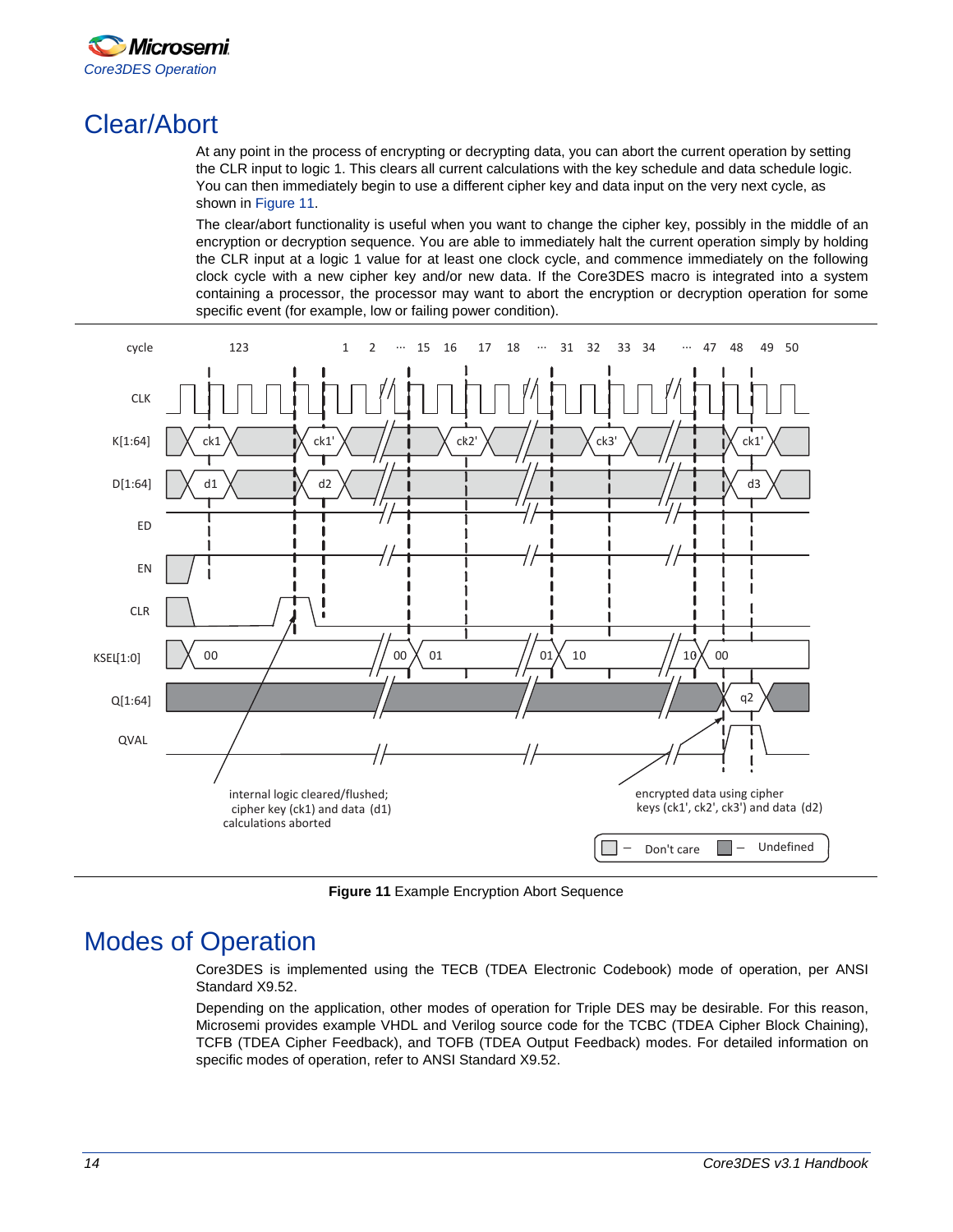

# <span id="page-14-0"></span>Tool Flows and Testbench Operation

### <span id="page-14-1"></span>License

Core3DES is licensed two ways: Obfuscated and register transfer level (RTL).

#### **Obfuscated**

Complete RTL code is provided for the core, allowing the core to be instantiated with SmartDesign. Simulation, Synthesis, and Layout can be performed within Libero® System-on-Chip (SoC). The RTL code for the core is obfuscated and the some of the testbench source files are not provided; they are precompiled into the compiled simulation library instead.

#### **RTL**

Complete RTL source code is provided for the core and testbenches.

### <span id="page-14-2"></span>**SmartDesign**

Core3DES is preinstalled in the SmartDesign IP Deployment design environment. The core can be configured using the configuration GUI within SmartDesign, as shown in [Figure 12.](#page-14-4) For information on using SmartDesign to instantiate and generate cores, refer to the Using the *[Using DirectCore in Libero SoC User](http://www.microsemi.com/soc/documents/directcore_in_libero_tutorial_ug.pdf)  [Guide](http://www.microsemi.com/soc/documents/directcore_in_libero_tutorial_ug.pdf)* or [Libero Online Help.](http://www.microsemi.com/index.php?option=com_docman&task=doc_download&gid=132044)

| Configuration<br>Testbench: | <b>user</b>  | $\checkmark$ |        |
|-----------------------------|--------------|--------------|--------|
| License:                    | O Obfuscated | ORTL         |        |
|                             |              | OK           | Cancel |

**Figure 12** Core3DES Configuration Window in SmartDesign

## <span id="page-14-4"></span><span id="page-14-3"></span>Simulation Flows

The User Testbench for Core3DES is included in all releases. To run simulations, select the User Testbench flow within CoreConsole and click **Save & Generate** on the Generate pane. The User Testbench is selected through the Core Testbench Configuration GUI. When SmartDesign generates the Libero project, it installs the user testbench files.

To run the user testbench, set the design root to the Core3DES instantiation in the Libero design hierarchy pane and click **Simulation** in the Libero **Design Flow** window. This will invoke ModelSim® and automatically run the simulation.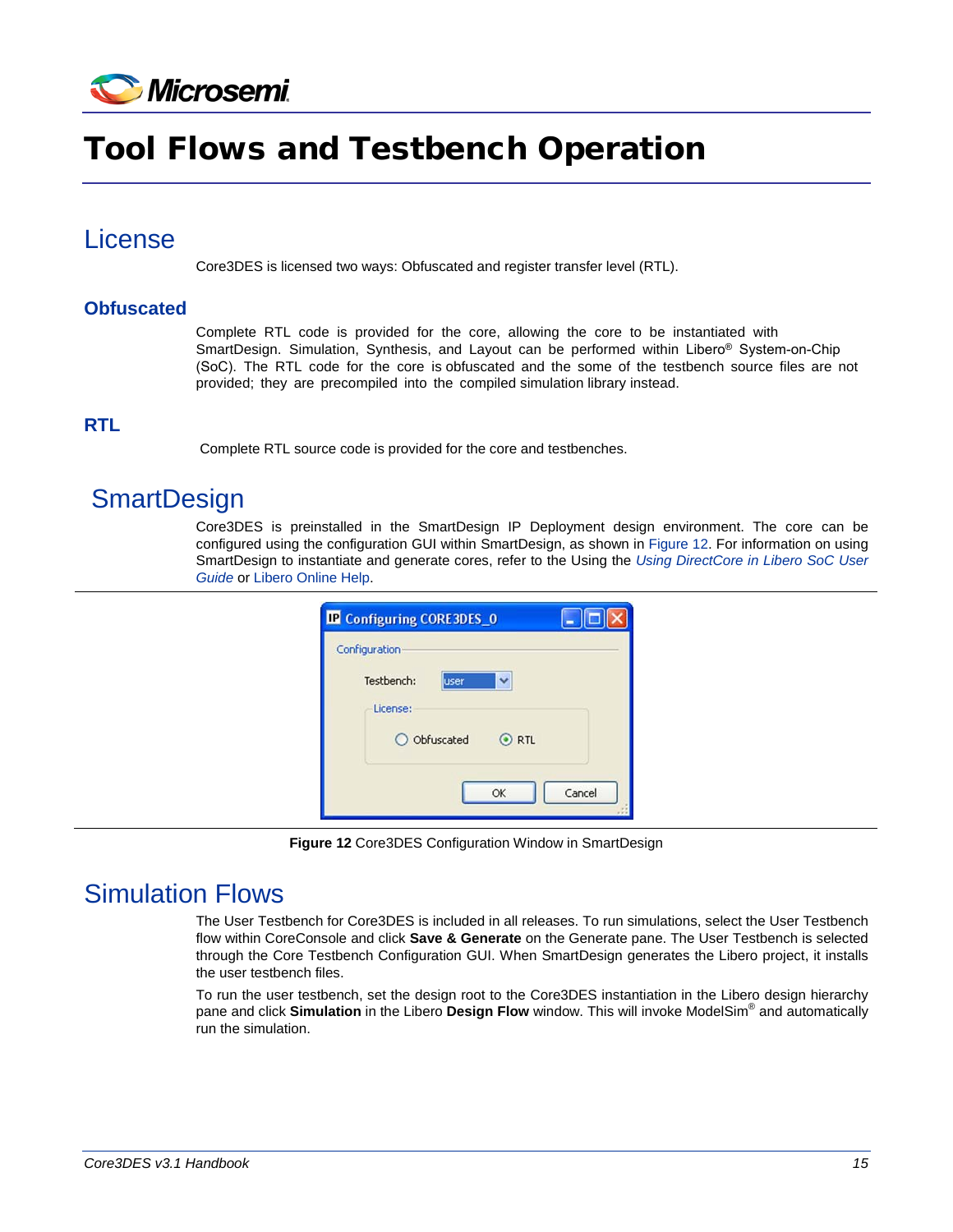

## <span id="page-15-0"></span>Synthesis in Libero

To run synthesis on the core with the parameter/generic set in SmartDesign, set the design root appropriately and click the Synthesis icon in **Libero Project Flow** window. The Synthesis window appears, displaying the Synplicity<sup>®</sup> project. If using Verilog, set Synplicity to use the Verilog 2001 standard. Run Synplicity.

## <span id="page-15-1"></span>Place-and-Route in Libero

After running Synthesis, click **Layout** in Libero to invoke Designer. Core3DES requires no special place and-route settings.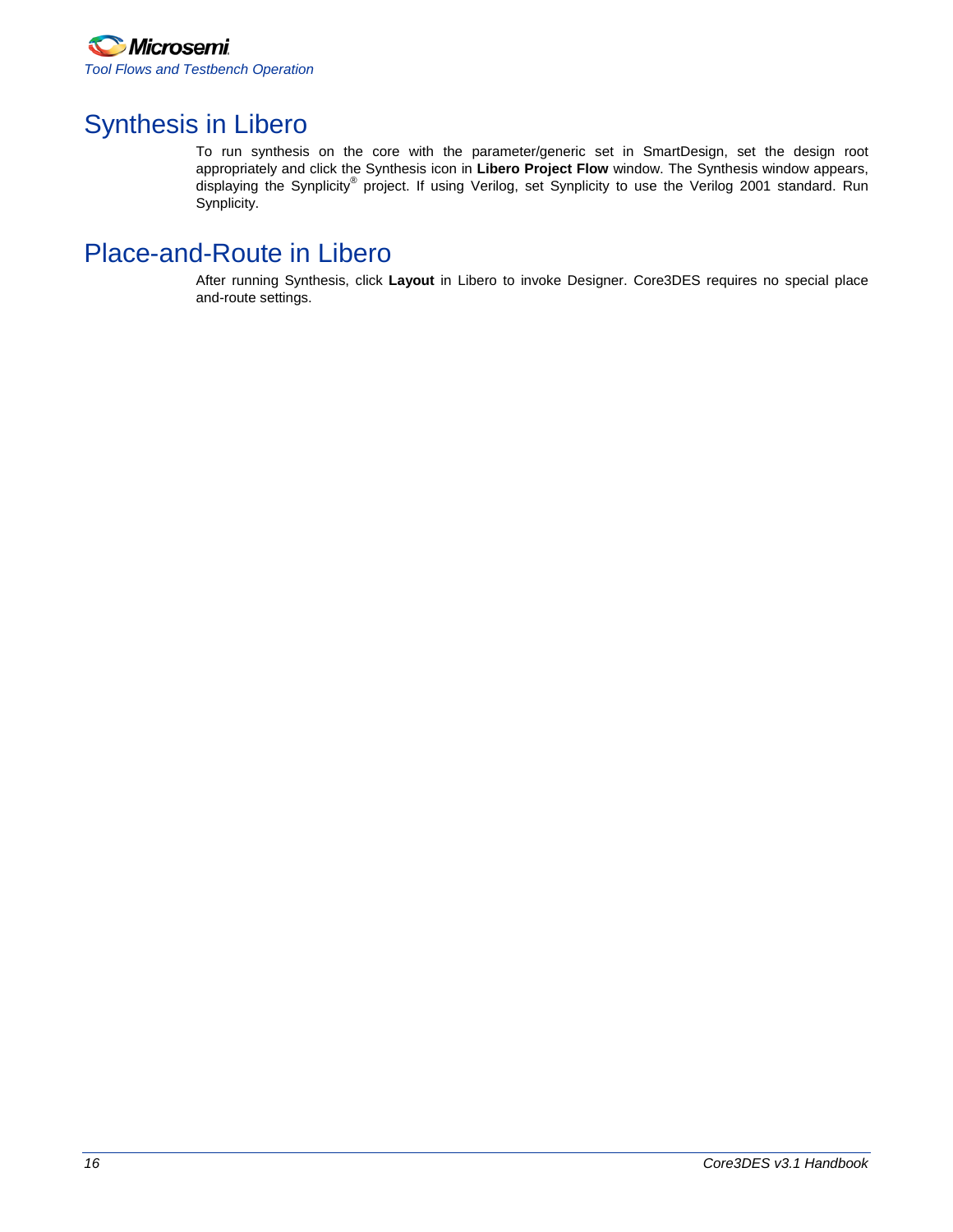

# <span id="page-16-0"></span>Testbench Operation

An example user testbench is included with the obfuscated and RTL releases of Core3DES. The obfuscated and RTL releases provide the precompiled ModelSim format, as well as the source code for the user testbench to ease the process of integrating and verifying the Core3DES macro into a design. The user testbench includes a simple example design that serves as a reference for users that want to implement their own designs.

The source code for each user testbench includes example support routines to aid the user in testing the Core3DES macro. Refer to the comments in the user testbench source code for details on the support routines (tasks for Verilog testbenches, functions and procedures for VHDL testbenches.) Using the supplied testbench as a guide, you can easily customize the verification of the core by adding or removing any of the tests listed in NIST Special Publication 800-20 or by adding any custom test cases.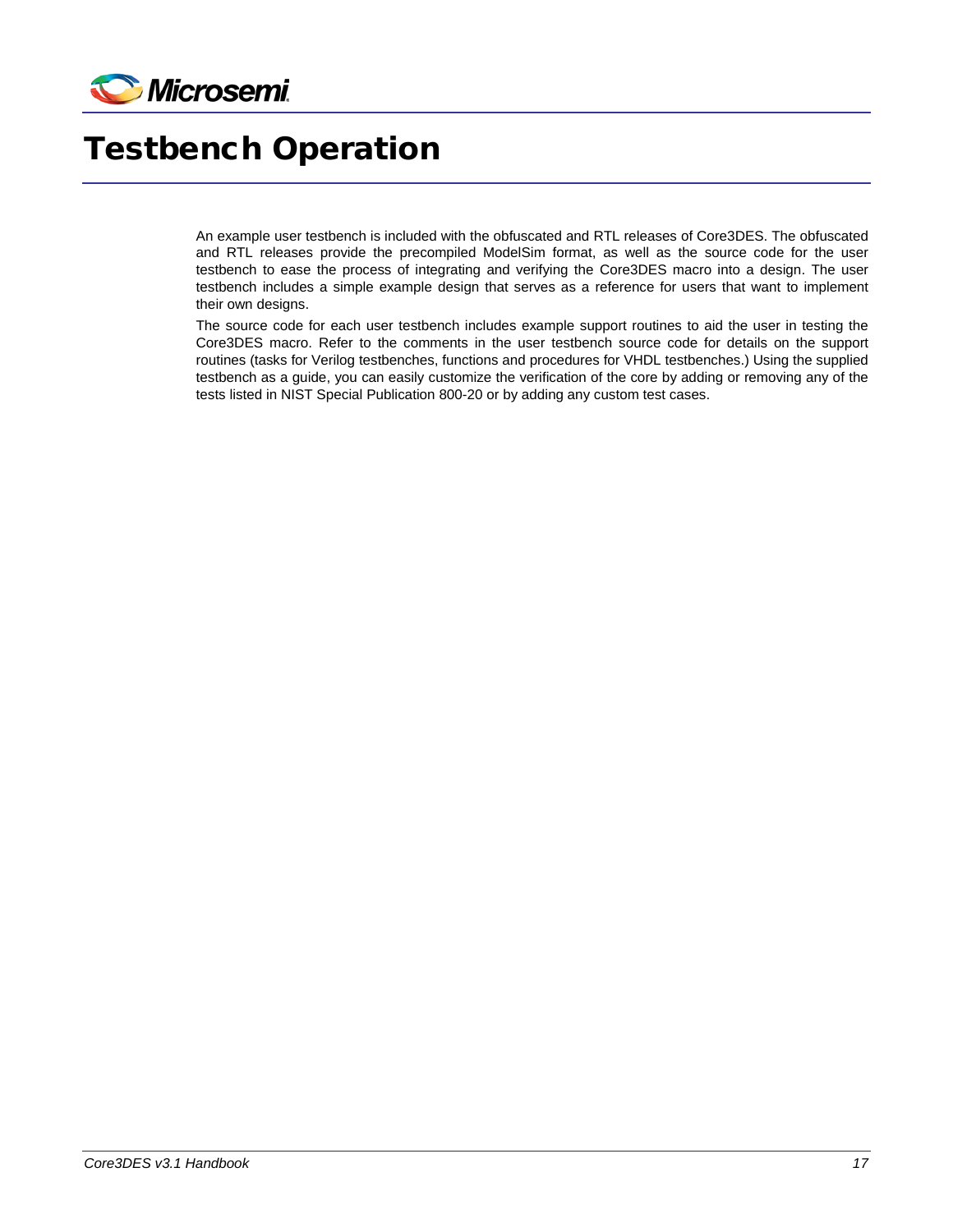

# <span id="page-17-0"></span>Ordering Information

## <span id="page-17-1"></span>Ordering Codes

Order Core3DES through your local Microsemi sales representative. Use the following number convention when ordering: Core3DES-XX, where XX is listed i[n Table 4.](#page-17-3)

#### <span id="page-17-3"></span>**Table 4** Ordering Codes

| XX | Description                                 |
|----|---------------------------------------------|
| OM | RTL for Obfuscated RTL-multiple use license |
| RM | RTL for RTL source - multiple-use license   |

### <span id="page-17-2"></span>Export Restrictions

Core3DES is subject to export controls and is licensable under the U.S. Department of Commerce's Export Administration Regulations, the U.S. Department of State's International Traffic in Arms Regulations, or other laws, government regulations, or restrictions. Microsemi is currently in the process of obtaining additional permissions to ship Core3DES to a wider audience. The licensee will not import, export, re-export, divert, transfer, or disclose Core3DES without complying strictly with the export control laws and all legal requirements in the relevant jurisdictions, including and without limitation, obtaining the prior approval of the U.S. Department of Commerce or the U.S. Department of State, as applicable.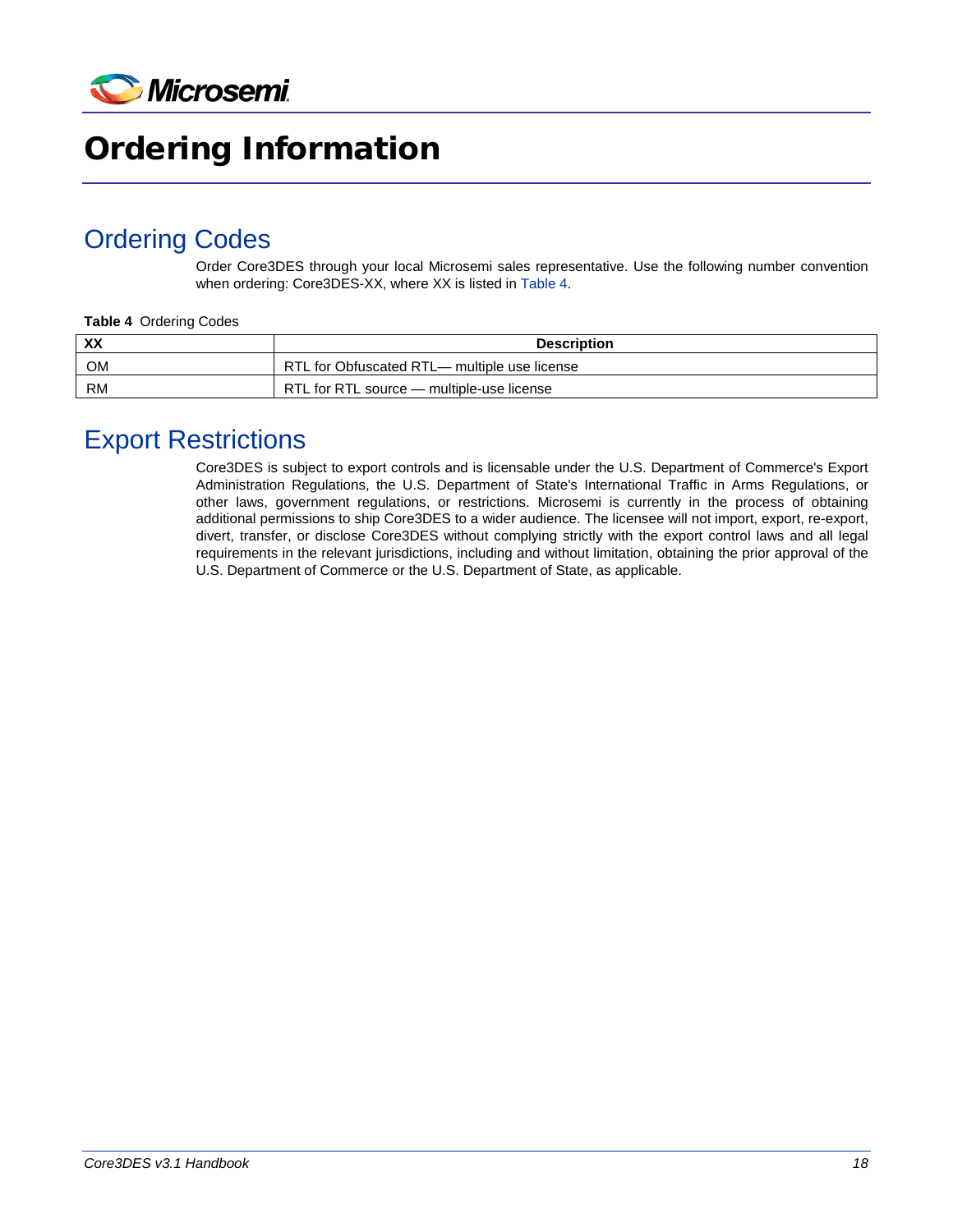

# <span id="page-18-0"></span>List of Changes

The following table lists critical changes that were made in each revision of the document.

| <b>Date</b>   | Change                             | Page      |
|---------------|------------------------------------|-----------|
| February 2015 | Updated for Core3DES v3.1 release. | <b>NA</b> |
| March 2009    | Initial release.                   | <b>NA</b> |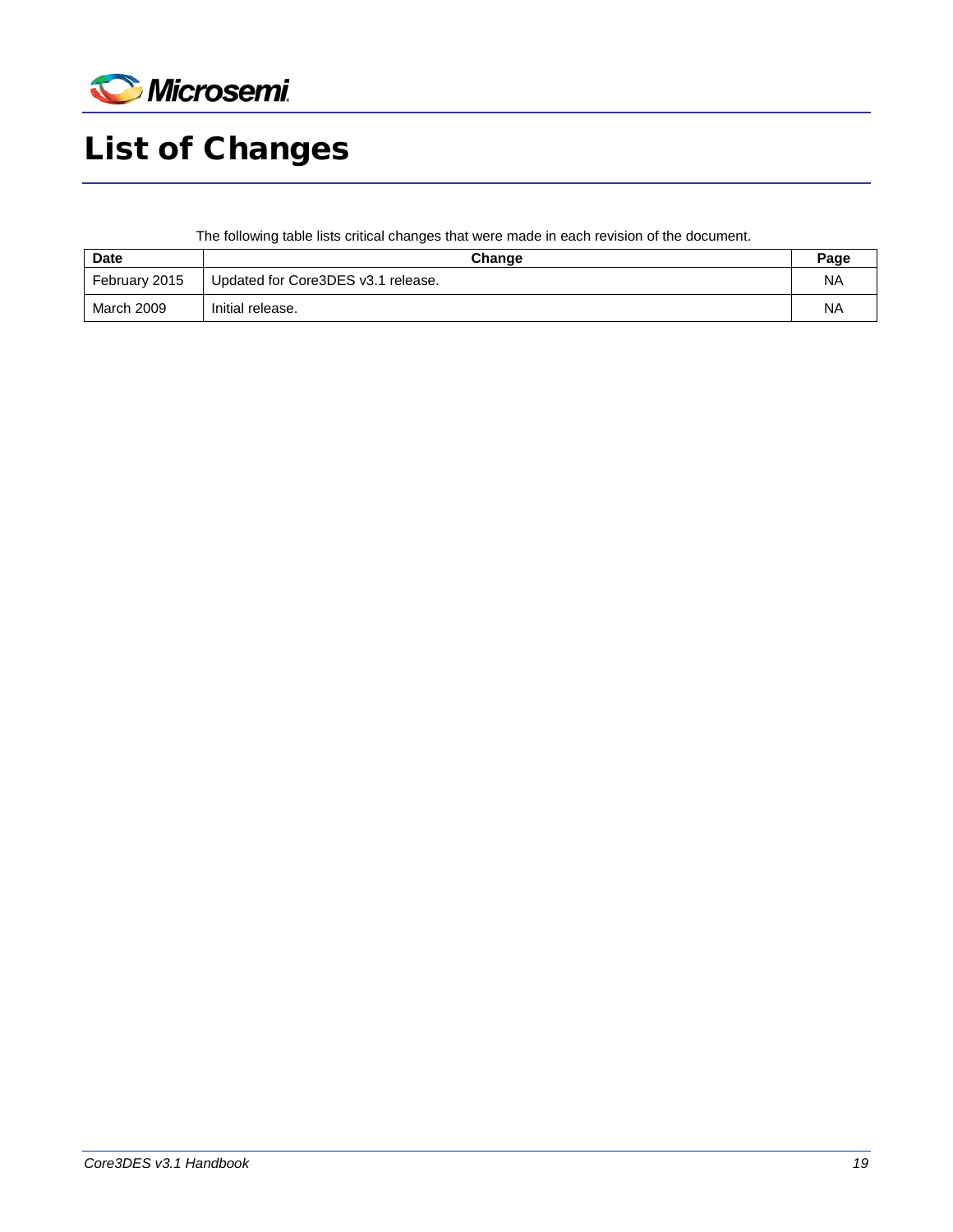

# <span id="page-19-0"></span>Product Support

Microsemi SoC Products Group backs its products with various support services, including Customer Service, Customer Technical Support Center, a website, electronic mail, and worldwide sales offices. This appendix contains information about contacting Microsemi SoC Products Group and using these support services.

### <span id="page-19-1"></span>Customer Service

Contact Customer Service for non-technical product support, such as product pricing, product upgrades, update information, order status, and authorization.

From North America, call **800.262.1060** From the rest of the world, call **650.318.4460** Fax, from anywhere in the world **650. 318.8044**

### <span id="page-19-2"></span>Customer Technical Support Center

Microsemi SoC Products Group staffs its Customer Technical Support Center with highly skilled engineers who can help answer your hardware, software, and design questions about Microsemi SoC Products. The Customer Technical Support Center spends a great deal of time creating application notes, answers to common design cycle questions, documentation of known issues and various FAQs. So, before you contact us, please visit our online resources. It is very likely we have already answered your questions.

### <span id="page-19-3"></span>Technical Support

For Microsemi SoC Products Support, visit [http://www.microsemi.com/products/fpga-soc/design](http://www.microsemi.com/products/fpga-soc/design-support/fpga-soc-support)[support/fpga-soc-support.](http://www.microsemi.com/products/fpga-soc/design-support/fpga-soc-support)

### <span id="page-19-4"></span>**Website**

You can browse a variety of technical and non-technical information on the Microsemi SoC Products Group [home page,](http://www.microsemi.com/soc) at [http://www.microsemi.com/soc/.](http://www.microsemi.com/soc/)

### <span id="page-19-5"></span>Contacting the Customer Technical Support Center

Highly skilled engineers staff the Technical Support Center. The Technical Support Center can be contacted by email or through the Microsemi SoC Products Group website.

#### **Email**

You can communicate your technical questions to our email address and receive answers back by email, fax, or phone. Also, if you have design problems, you can email your design files to receive assistance. We constantly monitor the email account throughout the day. When sending your request to us, please be sure to include your full name, company name, and your contact information for efficient processing of your request.

The technical support email address is soc\_tech@microsemi.com.

#### **My Cases**

Microsemi SoC Products Group customers may submit and track technical cases online by going to [My](http://www.microsemi.com/soc/mycases/)  [Cases.](http://www.microsemi.com/soc/mycases/)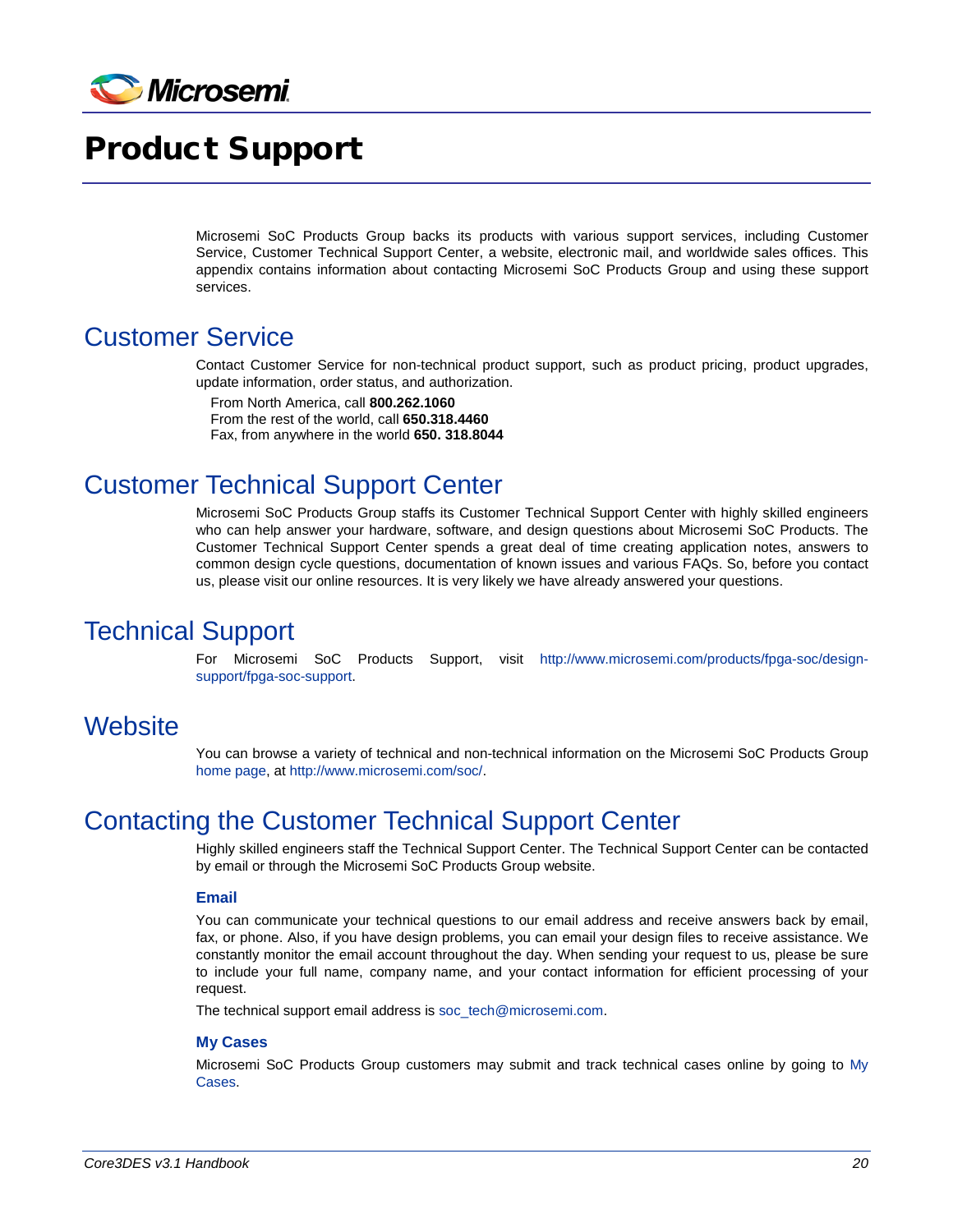

#### **Outside the U.S.**

Customers needing assistance outside the US time zones can either contact technical support via email (soc[\\_tech@microsemi.com\)](mailto:tech@microsemi.com) or contact a local sales office. [Sales office listings](http://www.microsemi.com/soc/company/contact/default.aspx) can be found a[t](http://www.microsemi.com/soc/company/contact/default.aspx) [www.microsemi.com/soc/company/contact/default.aspx.](http://www.microsemi.com/soc/company/contact/default.aspx)

### <span id="page-20-0"></span>[ITAR Technical Support](http://www.microsemi.com/soc/company/contact/default.aspx%23itartechsupport)

For technical support on RH and RT FPGAs that are regulated by International Traffic in Arms Regulations (ITAR), contact us via [soc\\_tech\\_itar@microsemi.com.](mailto:soc_tech_itar@microsemi.com) Alternatively, within [My Cases,](http://www.microsemi.com/mycases/) select **Yes** in the ITAR drop-down list. For a complete list of ITAR-regulated Microsemi FPGAs, visit the [ITAR](http://www.microsemi.com/soc/ITAR/) web page.